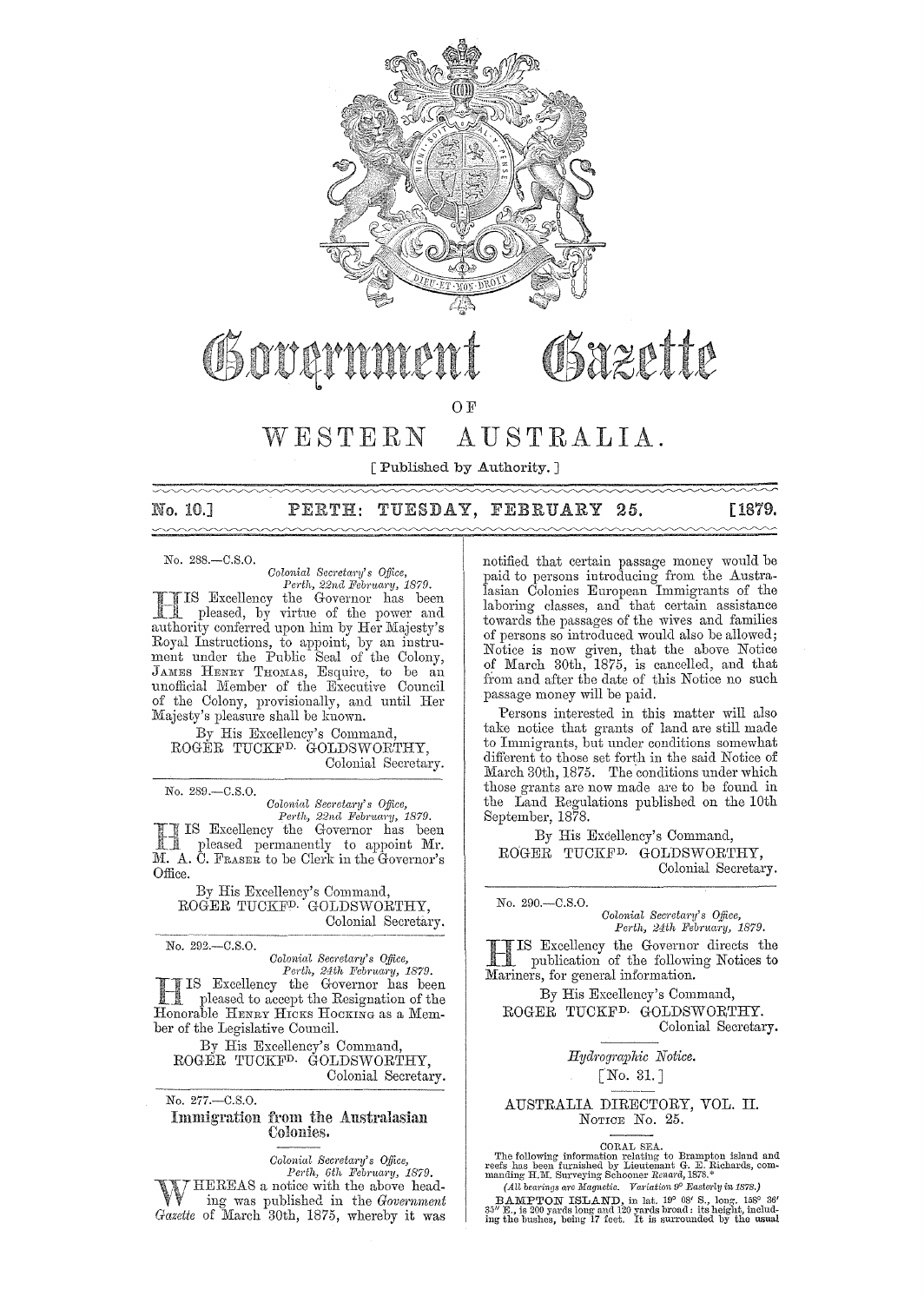fringe reef, extending to a distance of 400 yards from the shore on the East side, and to 150 yards on the remaining sides.

Anchorage may be obtained in from 6 to 10 fathoms on a patch on the West side; the centre of the island bearing N.E., distant one mile.

Sand Cay.—At  $2$  miles west from Bampton island is a sand cay, always uncovered, 100 yards long, lying on the eastern edge of a circular reef, one mile in diameter, having an opening in the West side, and depths of  $3$  to

Between Bampton island and this sand cay the depth varies<br>from 17 to 39 fathoms; but northward of the island the depth<br>staddenly increases considerably. To the southward of Bampton<br>sland for a distance of about 2 miles, th

North Bampton Reef.—At a distance of 3 miles N.E. from Bampton island is the commencement of the North Bampton reef, which, from this point, extends  $4\frac{3}{4}$  miles in a north-east direction, thence to the south-eastward

Eastward of this cay is a passage, 2 miles across, with 7 to 14<br>fathoms, coral bottom, to the edge of another reef which ex-<br>tends in a northerly direction in broken patches for a distance<br>of S miles, to the extreme North

North-east Bampton Reef. $-At$  one mile S.E. from this horse-shoe reef is the east extreme of North-east Bampton reef, which trends  $2q$  miles in a S.E. direction, thence sharply to the S.W. for the same distance, thus form

Anchorage.—Fair anchorage was obtained in 14 fathoms, cornl, within this reef, with the large cay bearing E. by N. 2 $\frac{1}{4}$  miles from this cay.

RENARD ISLAND, in lat.  $19^{\circ}$  13'  $35''$  S., long.  $158^{\circ}56'$   $40''$  E., lies  $4\frac{3}{4}$  miles from the south end of North-east Bampton reef, and resembles the Avon isles in appearance. It is 300 yards long, 200 yards b

Renard island is surrounded on all sides except the west with a fringe reef extending  $300$  yards from the shore.

Anchorage can be obtained on the N.W. or west sides of Remard island, sheltered from south-easterly winds, in 9 to 14 fahloms, care being taken to avoid a rocky patch (which can easily be seen from the masthead) with 9 fe

South-east Bampton Reef. $-At 3\frac{1}{2}$  miles S.E. by S. from Renard island is the north extreme of South-east Bampton reef, which extracted in a southerly direction for 10 miles; south-westward of the south extreme of this

At 5 miles S.W. from this cay are some detached reefs, which did not appear to extend for any considerable distance; but it is seems probable that they continue in a southerly direction to lat. 19°50' S., the parallel in

Winds and Weather.—From the beginning of April to the early part of May winds from S.E. to E.S.E. were experienced.<br>After that time to the middle of May the wind was not so<br>steady, veering to E.N.E., accompanied by rain. S erly squalls with rain were occusionally experienced, but did included and the state long. South-easterly winds, force 3 to 5, were accom-<br>panied by fine weather.

Currents.—The prevailing current was observed by the *Renard* to run to N.W. and W.N.W., about 1<sup>3</sup> knots; but close to the reefs southerly and south-westerly currents were some-<br>times experienced.

Tides.—As far as could be judged, the flood tide sets to the south-west, the ebb to the could be obtained.

It is high water, full and change, at Renard island at 8h. 20m. ; springs rise 5 feet (approximate).

*Hydrographic Office, Admiralty, London,*  $2nd$  September, 1878.

\* See Admiralty Chart :--Coral sea and Great Barrier reefs, No. 2763 ;<br>Also, Australia Directory, Vol. 1I., second edition, page 329.

## *Hyd1'ogmphic Notice.*

## [No. 37.J AUSTRALIA DIRECTORY, VOL. II. NOTICE No. 26.

The following information relating to Somerset and Thursday island, Torres Strait, is extracted from a report presented to the Queensland Government by the Hon. John Douglas, C.M.G., 1878.\*

#### TORRES STRAIT.

Somerset.—The Government establishment has been transferred to Thursday island, but a private firm occupies the buildings and sheds for a pearl fishing station. The mail steam vessels have ceased calling, and it is no long

At port Albany, opposite Somerset, there is also a pearl fishing station consisting of cottages, sheds, &c. There are geveral fishing boats belonging to this and the station at Somerset.

Thursday Island (Wai-ben).—The settlement at Thurs-<br>day island is on Vivien point, the south-west extreme of the<br>island and consists of some half dozen detached buildings, including the Magistrate's house on a commanding knoll about<br>fol the above high water, a Court house, Police quarters, &c.,<br>with a few scattered buildings to the castward. The site of the<br>township extends for a mile along

The fishing is carried on in small vessels varying in size from<br>3 to 30 tons ; the islanders and natives from the neighborhood<br>being employed, many of them have acquired great skill as<br>"apparatus" divers, and earn very go

Ellis channel, which is the direct channel from Thursday island to Cape York not being adapted for vessels drawing more than 16 feet water, the mail steam vessels will have to enter and depart by Normanby sound, which inv

Waj-weer islet, 2 miles W.N.W. from Vivien point, is occupied as a fishing station. A flag-staff and signal station is on its summit, at about 45 feet above the sea,

Groode island (Palilug).—On the summit of Goode island<br>about 250 feet high, there is a fac-staff and signal station, the<br>house for the signal man being about 50 feet below, and facing<br>the north-west. From the station, arou

*Hydrographic Office, Admiralty, London,*<br>30th September, 1878.

\* See Adminalty charts:--Torres strait, sheet 1, No. 2375 ; Australia north and east coast. sheet xx, No. 251; aud plan of Normanby sound Prince of Wales channel, No. 301 : also Australia Directory, Vol. II., pages 208 and

## DEPARTMENT OF LAND TITLES.

#### $\frac{10}{1879}$ Transfer of Land Act, 1874.

TAKE NOTICE that Thomas Campbell Carey of the Vasse Esquire has made application to be contributed. certificated as the owner of an estate in fee simple in possession in the following parcel of land situate in the ·Wellington District viz:-

#### Location No. 239

as the same is described in the maps and books of the Survey Office and is of record therein.<br>The location was originally granted to Alfred Richardson Bunbury.

AND FURTHER TAKE NOTICE that all other persons claiming to have any estate right title or interest in the above land are hereby required to lodge with the Registrar of Titles on or before the 25th day of<br>February next a *caveat* forbidding the same from being brought under the Act.

### J. C. H. JAMES,

Commissioner of Land Titles.

January 31st, 1879.

#### Transfer of Laml Act, 1874.  $\frac{13}{1879}$

TAKE NOTICE that Willimn McCormick of Fre-mantle formerly a military pensioner has made application to be certificated as the owner of an estate in fee simple in possession in the following parcel of land situate in the city of Perth viz :-

#### *Building Lot W 67*

as the same is described in the maps and books of the Survey Office and is of record therein.

The allotment has frontages upon Mackie Street Short Street and Nash Street and was originally granted to William Boyle.

AND FURTHER TAKE NOTICE that all other persons claiming to have any estate right title or interest in the above land are hereby required to lodge with the Registrar of Titles on or before the 21st day of March next a *caveat* forbidding the same from being brought under the Act.

J. C. H. JAMES,

Commissioner of Land Titles.

Febrnary 21st, 1879.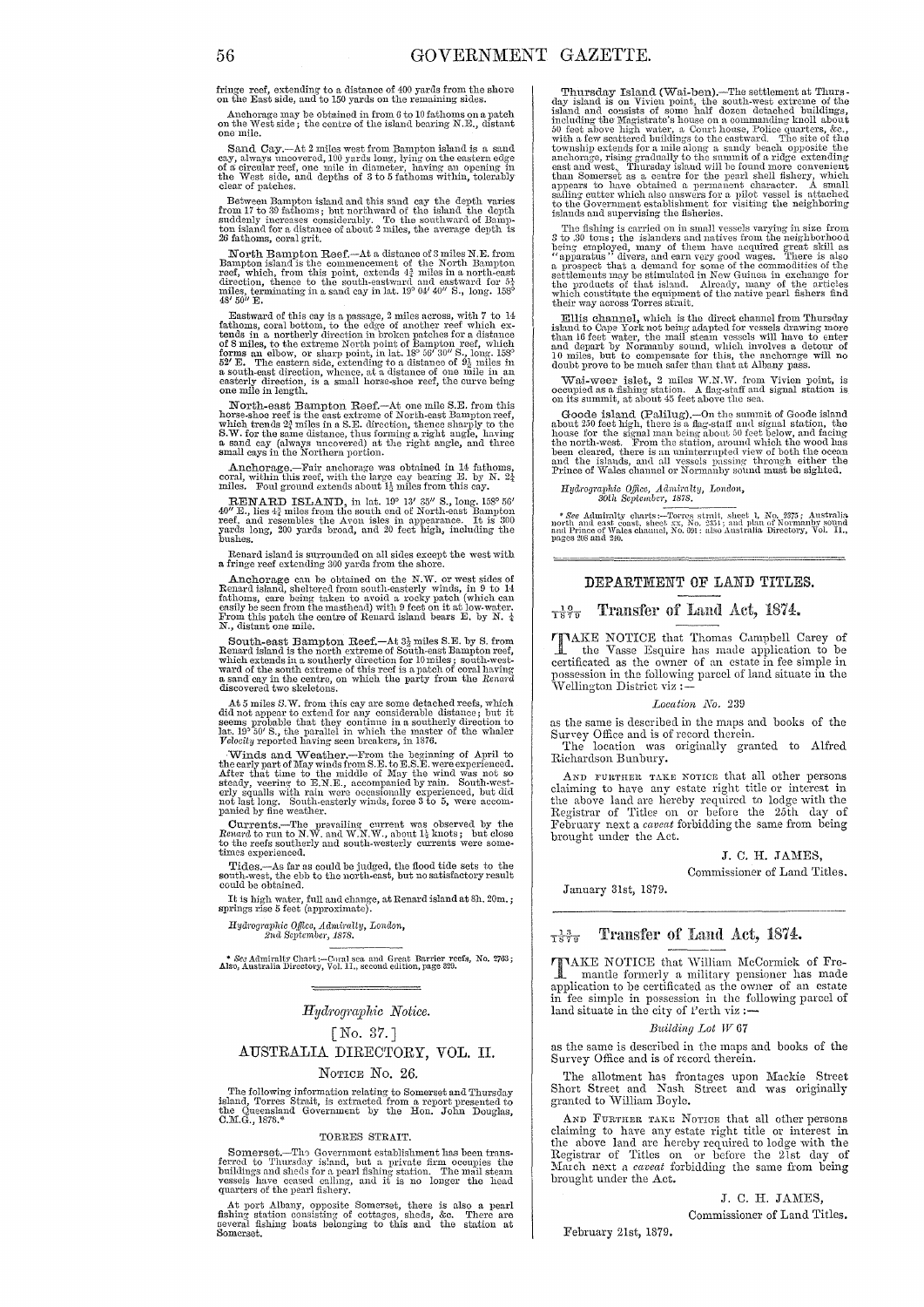## GOVERNMENT GAZETTE.

No. 291,-C.S.O.

### Colonial Secretary's Office, Perth, 24th February, 1879.

IS Excellency The Governor directs the publication of the following Abstract of the Revenue and Expenditure of the Colony of Western Australia, for the Quarter ended 31st December, 1878, for general information.

# By His Excellency's Command,<br>ROGER TUCKFD. GOLDSWORTHY,

Colonial Secretary.

AMOUNT.

| Abstract of the Revenue of the Colony of |  |  |  |  |  |
|------------------------------------------|--|--|--|--|--|
| Western Australia, for the Quarter ended |  |  |  |  |  |
| December 31st, 1878.                     |  |  |  |  |  |

Abstract of the Expenditure of the Colony of Western Australia, for the Quarter ended December 31st, 1878.

| HEADS OF REVENUE.                                                                                                                |       | AMOUNT.        |                      | HEADS OF SERVICE.                          |
|----------------------------------------------------------------------------------------------------------------------------------|-------|----------------|----------------------|--------------------------------------------|
|                                                                                                                                  | £     | $s$ .          | d.                   | Civil List Schedule G., 33rd               |
| $\rm Customs$<br>and the state of the state of the state of the state of the state of the state of the state of the state of the | 24259 | 6              | 8                    | No. 13                                     |
| Harbor Dues                                                                                                                      | 735   | 4              | $\Omega$             | His Excellency The Govern                  |
| Land Sales                                                                                                                       | 1248  | 16             | $\overline{4}$       | The Legislature.                           |
| Land Revenue                                                                                                                     | 635   | 6              | 3                    | Colonial Secretary's Depart:               |
| Rents (exclusive of Land)                                                                                                        | 5     | $\theta$       | $\theta$             | Treasury                                   |
| Transfer Duties<br>$\mathbf{r}$ and $\mathbf{r}$ are the set of $\mathbf{r}$                                                     | 52    | 7              | 6                    | Audit Department                           |
| Licenses                                                                                                                         | 150   | 12             | $\mathbf{0}$         | Land Titles do.<br>$\cdots$                |
|                                                                                                                                  | 1690  | $\overline{4}$ | $\overline{2}$       | $_{\rm{Registry}}$<br>do.                  |
| Postages<br>Commission on Money Orders                                                                                           | 29    | 13             | 7                    | Survey<br>do.<br>$\cdots$                  |
| Telegrams                                                                                                                        | 1058  | $\overline{7}$ | 1                    | Office of Works                            |
| Fines, Forfeitures, and Fees of Court                                                                                            | 644   | 9              | $\overline{2}$       | Geraldton and Northampton                  |
| Fees of Office                                                                                                                   | 481   | 1              | $\theta$             | Customs Department                         |
| Rottnest Native Penal Establishment                                                                                              | 209   | 16             | 5                    | Postal and Telegraph Depart                |
| Sale of Government Property                                                                                                      | 41    | 9              | 11                   | Harbor and Light                           |
| Reimbursements                                                                                                                   | 693   | 13             | 3                    | Administration of Justice.                 |
| Railway Receipts                                                                                                                 | 36    | 18             | 11                   | Medical Department                         |
| Royalty on Guano                                                                                                                 | 2066  | 9              | 9                    | Police <sup>-</sup><br>do.<br>$\mathbf{1}$ |
| Refunds $\dots$ $\dots$ $\dots$                                                                                                  | 296   | 7              | 1                    | Gaols<br>do.<br><b>Contract</b>            |
| Special Receipts                                                                                                                 | 300   | $\mathbf 0$    | $\theta$             | Rottnest Penal Establishm                  |
| Contributions under 30th Vict., No. 13                                                                                           | 3     | 3              | 3                    | Government Printing Depart                 |
| $d\sigma$ .<br>$\rm{Penalties}$ under                                                                                            | 149   | 16             | 10                   | Inspectors of Sheep                        |
| ${\rm Interest}$<br><b>Contractor</b><br><b>SALES</b>                                                                            | 261   | 15             | 5                    | Education                                  |
| Special Receipts North District                                                                                                  | 278   | 9              | 3                    | Poor House and Charitable AI               |
| Miscellaneous Services<br>$\sim$ $\sim$ $\sim$                                                                                   | 184   | 6              | $\boldsymbol{\beta}$ | Immigration                                |
|                                                                                                                                  |       |                |                      | Pensions.                                  |
|                                                                                                                                  |       |                |                      | Ecclesiastical Services                    |
|                                                                                                                                  | 35512 | 14             | $\overline{4}$       | Works and Buildings                        |
| Commissariat Chest on Account)                                                                                                   | 3250  | $\mathbf{0}$   | $\mathbf{0}$         | Roads and Bridges                          |
| of Police and Magistracy                                                                                                         |       |                |                      | Miscellaneous Services                     |
|                                                                                                                                  |       |                |                      | Aborigines                                 |
|                                                                                                                                  |       |                |                      | Crown Agents                               |
| $T$ OTAL                                                                                                                         | 38762 | 14             | 4                    | Refunds $\ldots$ $\ldots$                  |
|                                                                                                                                  |       |                |                      | Interest on Loans                          |

Audit Office, Perth, February 22nd, 1879. E. L. COURTHOPE, Auditor-General.

NOTE.-This Abstract includes the Receipts at Roebourne for 4 months.

|                                                                        | £     | s.               | d.             |
|------------------------------------------------------------------------|-------|------------------|----------------|
| Civil List Schedule G., 33rd Vict., \<br>No. 13                        | 1120  | 0                | 0              |
| His Excellency The Governor                                            | 73    | 9                | 0              |
| The Legislature.                                                       | 129   | 5                | 0              |
| Colonial Secretary's Department.                                       | 203   | 9                | $\theta$       |
| Treasury                                                               | 133   | 15               | 0              |
| Treasury<br>Audit Department                                           | 205   | $\mathbf{0}$     | 0              |
| Land Titles do. $\ldots$                                               | 212   | 10               | 0              |
| Registry do.                                                           | 55    | 0                | 0              |
| Survey do. $\ldots$                                                    | 1306  | 14               | 5              |
| Office of Works                                                        | 820   | 11               | g.             |
| Geraldton and Northampton Railway                                      | 5503  | $\mathbf{11}$    | $\overline{4}$ |
| Customs Department                                                     | 908   | 12               | 5              |
| Postal and Telegraph Department                                        | 6393  | 10 <sup>°</sup>  | 11             |
| Harbor and Light do.                                                   | 754   | 17               | 11             |
| Administration of Justice                                              | 2449  | 7                | .9             |
| Medical Department                                                     | 1698  | 3                | $\overline{4}$ |
| Police do.                                                             | 5212  | $\overline{4}$   | 7              |
| Gaols do.                                                              | 1336  | 12               | $\overline{4}$ |
| Rottnest Penal Establishment                                           | 501   | 19               | Ĩ.             |
| Government Printing Department                                         | 374   | ı                | $\theta$       |
| Inspectors of Sheep<br>Education                                       | 312   | 10               | 0              |
|                                                                        | 1730  | 1                | 4              |
| Poor House and Charitable Allowances                                   | 1372  | 3                | 6              |
| Immigration                                                            | 75    | $\boldsymbol{2}$ | 3              |
| Pensions.                                                              | 279   | 5                | $\overline{2}$ |
| Ecclesiastical Services                                                | 866   | 0                | $\bf{0}$       |
|                                                                        | 2732  | 16               | 6              |
|                                                                        | 1787  | 10               | Ò              |
| Works and Buildings<br>Roads and Bridges<br>Miscellaneous Services<br> | 6139  | 15               | 5              |
| Aborigines                                                             | 246   | 11               | 7              |
|                                                                        |       |                  |                |
| Crown Agents<br>Refunds                                                | 126   | 17               | 9              |
| Interest on Loans                                                      | 1436  | 0                | 0              |
|                                                                        |       |                  |                |
| TOTAL                                                                  | 46497 | 8                | $\overline{4}$ |

Audit Office, Perth, February 22nd, 1879. E. L. COURTHOPE, Auditor-General.

NOTE.-This Abstract includes the Expenditure at Roebourne for 4 months.

WESTERN AUSTRALIA.

Meteorological Observations for the week ending 21st February, 1879.

WIND Registered by Mr. Forsyth, Harbor Master, at Arthur's Head, Fremantle; altitude above the sea 55 feet, in Latitude 32° 02' 14" S., Longitude 115° 45' 12" E.

The other instruments registered are placed in the grounds adjoining the Survey Office, Perth; altitude above the sea 47 feet, in Latitude 31° 57' 25" S., Longitude 115° 52' 02" E.

| MALCOLM FRASER, |                  |  |
|-----------------|------------------|--|
|                 | Surveyor General |  |

|      |                                                                                        |               |               |                        |               |        |                                 |                       |                                                     |            |                               | 54.1                      |                                                  |                                   |
|------|----------------------------------------------------------------------------------------|---------------|---------------|------------------------|---------------|--------|---------------------------------|-----------------------|-----------------------------------------------------|------------|-------------------------------|---------------------------|--------------------------------------------------|-----------------------------------|
|      | BAROMETER:                                                                             |               |               | THERMOMETERS IN SHADE. |               |        | RADIATION<br>THERMO-<br>METERS. |                       | WIND.                                               |            | DEGREE                        |                           | Mean<br>nt.<br>$\cdots$<br>ONE <sub>3</sub><br>ö | EVAPOR-                           |
|      | Mean Reading<br>Week Mean Reading<br>ending. corrected, and re-<br>duced to sea level. |               | Dry.          |                        | Wet.          |        | Terres-                         | RAIN:<br>Amount<br>in | Horizontal<br>velocity in                           | General    | OБ<br>HUMIDITY.<br>Saturation | CLOUD:<br>Mean<br>amount. |                                                  | ATION:<br>Amount<br>in<br>inches, |
|      | and 32 deg. Fah.                                                                       | Maxi-<br>mum. | Mini-<br>mum. | Maxi-<br>mum.          | Mini-<br>mum. | Solar. | trial.                          | inches.               | miles, per<br>24 hours.                             | direction. | $=100$ : mean<br>amount.      |                           |                                                  |                                   |
| 21st | 29.979                                                                                 | 89.7          | $60 - 4$      | $79 - 7$               | 56.3          |        | $144.7$ 54.0                    | $\Omega$              | 427.34                                              | E.S.E.     | 66                            | $\Omega$                  | 5.8                                              | 2.04                              |
|      | Highest reading of Barometer 30.126.21st                                               |               |               |                        |               |        | ---                             |                       | $\mathbf{r} = \mathbf{r} + \mathbf{r} + \mathbf{r}$ |            | $\zeta$ Maximum $\zeta$       | 101                       |                                                  | 15th                              |

Thermometers in shade.  $\begin{cases}$  maximum Day Lowest do. dò.  $29^\circ 872$ 15th 58 16th The Observations are taken at 10 a.m., (excepting Barometer, which is registered at 12 a.m.)

> M. A. C. FRASER, Observer.

 $57$